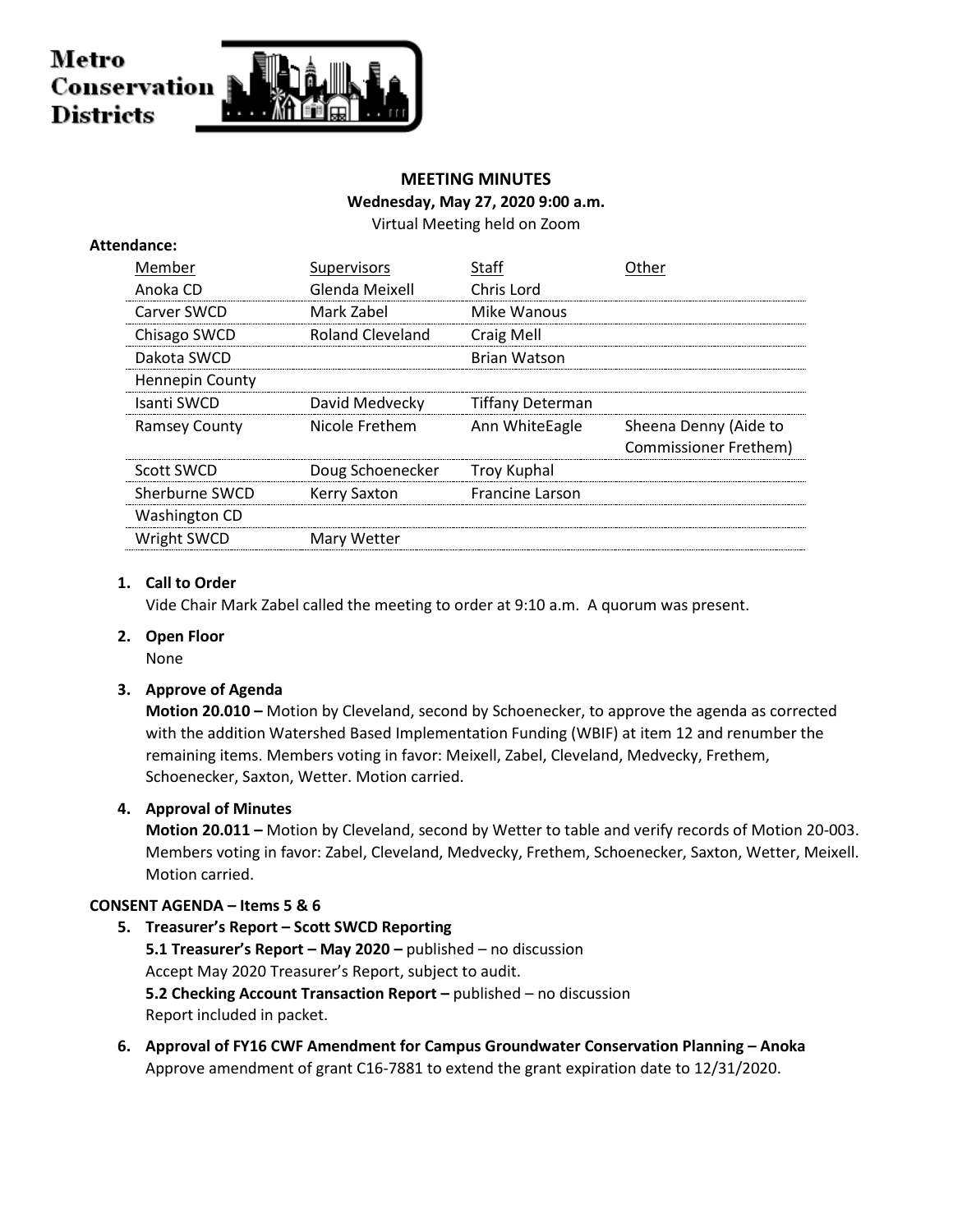**Motion 20.012** Motion by Wetter, second by Meixell to approve the Consent Agenda items. Members voting in favor: Cleveland, Medvecky, Frethem, Schoenecker, Saxton, Wetter, Meixell, Zabel. Motion carried.

#### **REGULAR AGENDA**

- **7. Manager's Meeting Notes** March 25 and April 28 published no discussion
- **8. Engineering and Technical Assistance (ETA) Program** Dakota **8.1 ETA Engineering & Technical Assistance Reports as of March 31, 2020** – published – no discussion **8.2 Grant Status Report as of March 31, 2020 –** published – no discussion
- **9. Subwatershed Analysis (SWA) Program Report - Washington –** No Report
- **10. Campus Groundwater Conservation Planning (CGCP) Program Report – Anoka** memo published no discussion.

#### **11. Metro Area Children's Water Festival (MACWF)**

Wetter inquired whether or not the MCD is going to continue to be the host for this program. If so, would we be compensated for administrative time? Wanous explained that the event has been cancelled for 2020, but the agreement does include compensation to MCD for actual administrative time spent on the program.

#### **12. Watershed Based Implementation Funding (WBIF)**

Wetter inquired whether or not the MCD would be compensated for serving as fiscal agent for WBIF grants for the 7 metro counties. Clarification was provided that there are many distribution models for WBIF across the 7 county metro watersheds and it is not certain that MCD will serve as the fiscal agent for any of them. In the event that it does, administrative costs would be covered by the grant or the participating members.

#### **13. Member District Updates**

- WhiteEagle clarified that while the MACWF has been cancelled, many participants are moving forward with virtual options, including Ramsey, who is sponsoring a puppet show and contracting with Blue Thumb creator Dawn Pape.
- Lord noted that ACD submitted two 2021 LCCMR applications on behalf of MCD, each for approximately \$500,000; one focused on education and outreach and the other on land cover data updates and ecological planning. 2020 LCCMR applications did not pass through the legislature this year and so may be lumped with 2021 funds next year unless taken up during a special session.

#### **14. Agenda Items for Next Board Meeting - August 26, 2020**

Contact Laura Zanmiller or Shelly Tietz to add agenda items for the next board meeting.

#### **15. Adjourn**

**Motion 20.013** Motion by Meixell, second by Frethem to adjourn the meeting at 9:58 a.m. Members voting in favor: Medvecky, Frethem, Schoenecker, Saxton, Wetter, Meixell, Zabel, Cleveland. Motion carried.

Respectfully submitted,

#### UICHUU MCIACH Glenda Meixell

Glenda Meixell, Secretary **Date**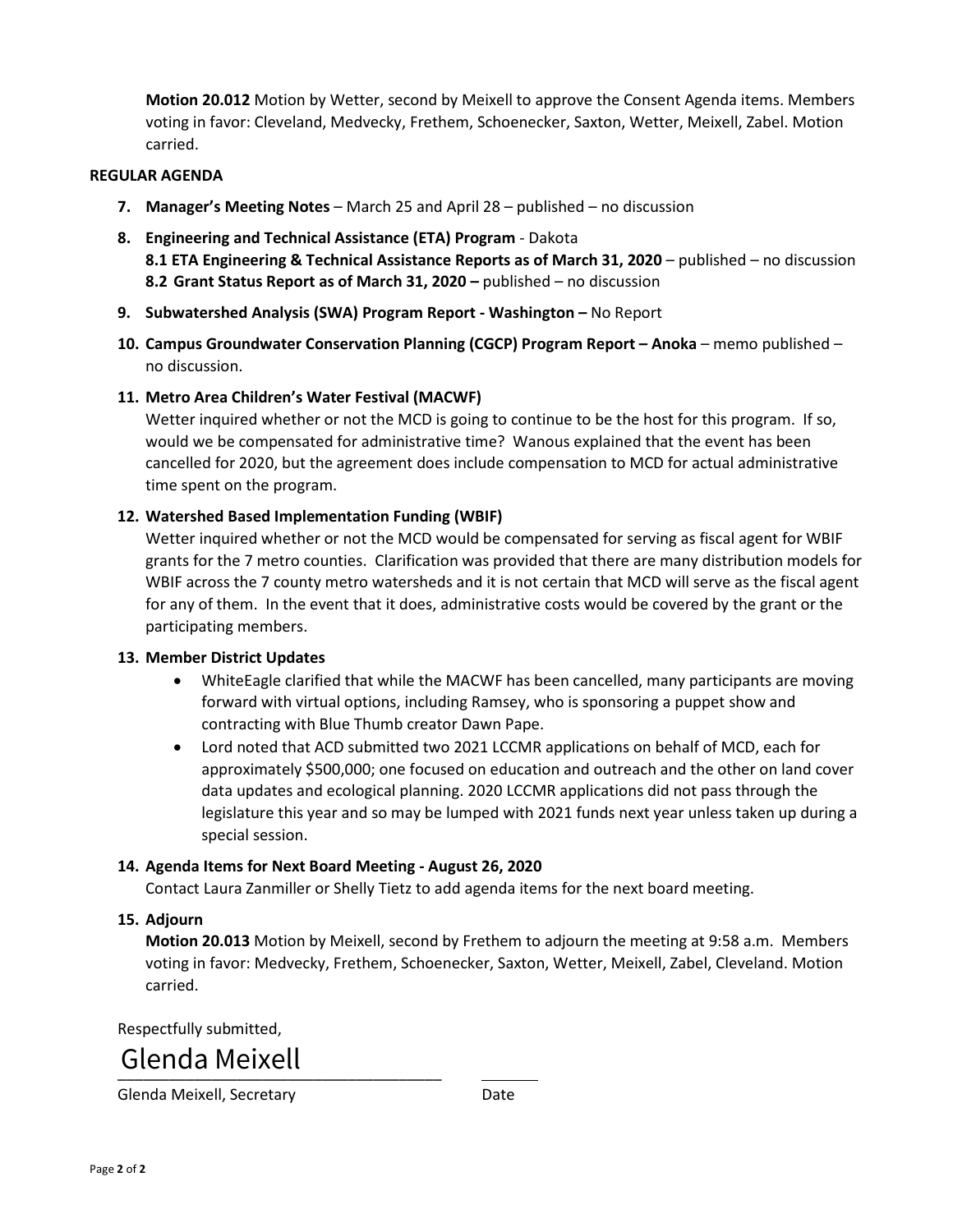**Signature:** *GIPPINA PIBLACI*<br>Glenda Meixell (Apr 23, 2021 15:17 CDT) [Glenda Meixell](https://na2.documents.adobe.com/verifier?tx=CBJCHBCAABAADZm3reVkuyqReTiQn1zr9VXiFdIaOzUq)

**Email:** gmeixell.anokaswcd@gmail.com